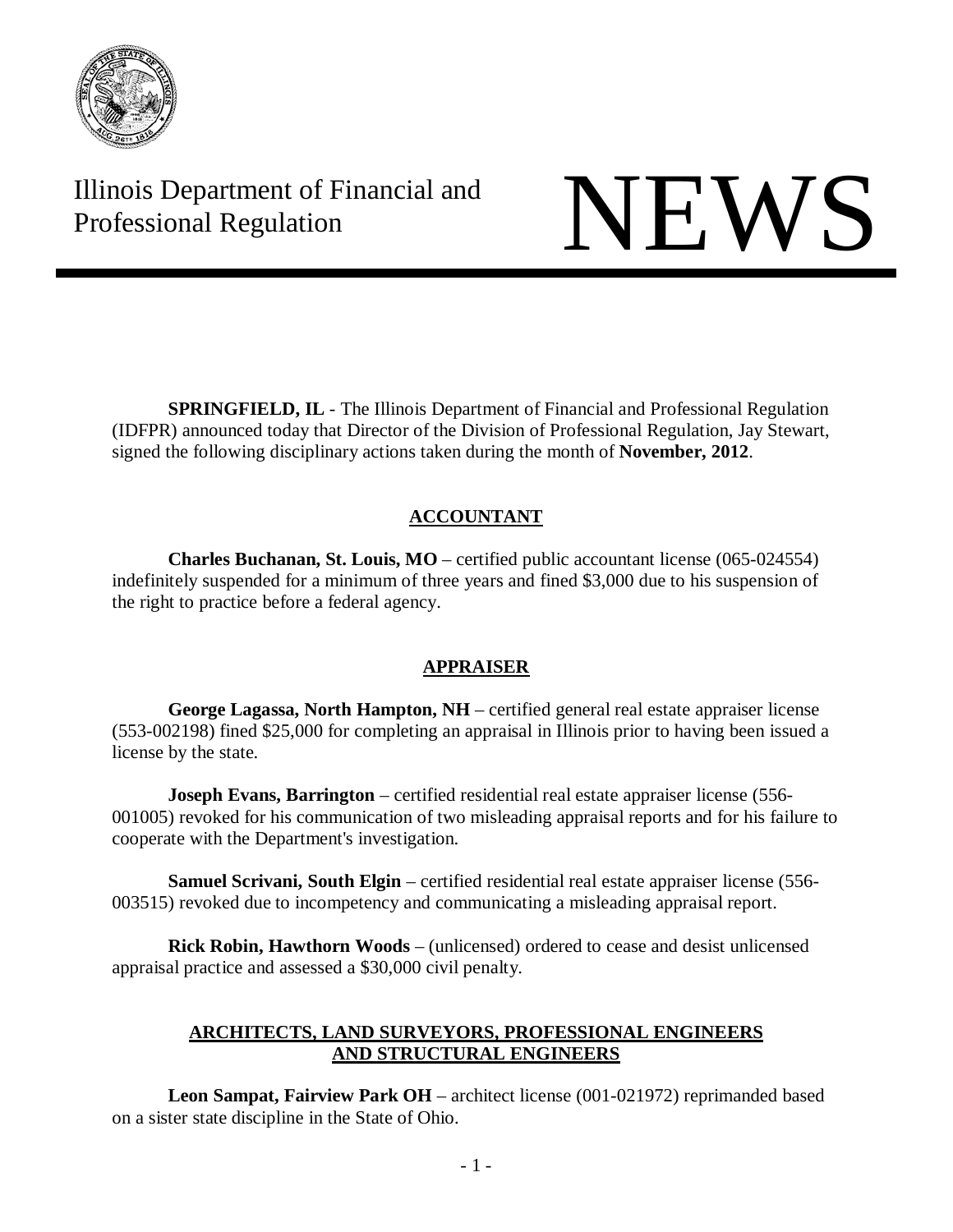# **BARBER, COSMETOLOGY, ESTHETICS, HAIR BRADING AND NAIL TECHNOLOGY**

**Taahir Abdullah, Chicago** – barber license (006-064279) issued and placed on indefinite probation for a minimum of six months due to prior criminal convictions.

**Anthony Howard, Bourbonnais** – barber license (006-064274) issued and placed on indefinite non-reporting probation for a minimum of six months due to prior criminal convictions.

**Jacquese Murphy, South Holland** – barber license (006-063901) indefinitely suspended for being more than 30 days delinquent in the payment of child support.

**Yaakema Rose, Springfield** – barber license (006-060773) indefinitely suspended for being more than 30 days delinquent in the payment of child support.

**Desmond Stephens, Chicago** – barber license (006-063735) indefinitely suspended for being more than 30 days delinquent in the payment of child support.

**Kirk Edwards, Chicago** – barber teacher license (007-000583) issued and placed on probation for two years due to felony conviction and unprofessional conduct.

**Sheila Nelson, Cairo** – cosmetologist license (011-239757) reprimanded and fined \$1,500 for aiding and assisting unlicensed practice, unlicensed shop operation and unprofessional conduct.

**Ronda Rohde, Lombard** – cosmetologist license (011-300057) issued and placed on probation for two years based on felony conviction and unprofessional conduct.

**David Scholle, Depue** – cosmetologist license (011-224786) indefinitely suspended and fined \$1,000 for the unlicensed practice of cosmetology.

**Tamala Stine, Iola** – cosmetologist license (011-296604) indefinitely suspended for being more than 30 days delinquent in the payment of child support.

**Shenell Langford, Peoria** – nail technician license (169-017403) restored to indefinite probation after defaulted on an Illinois educational loan and has now entered into a repayment agreement.

**Thao Phan, Glendale Heights** – nail technician license (169-018485) indefinitely suspended for being more than 30 days delinquent in the payment of child support.

**#1 Nails, O'Fallon** – salon license (189-009582) placed on probation for one year and fined \$1,000 after aided and assisted unlicensed cosmetology practice and had unsanitary conditions in the salon.

**Maru VIP Cutz, Chicago** – salon license (189-007953) reprimanded and fined \$500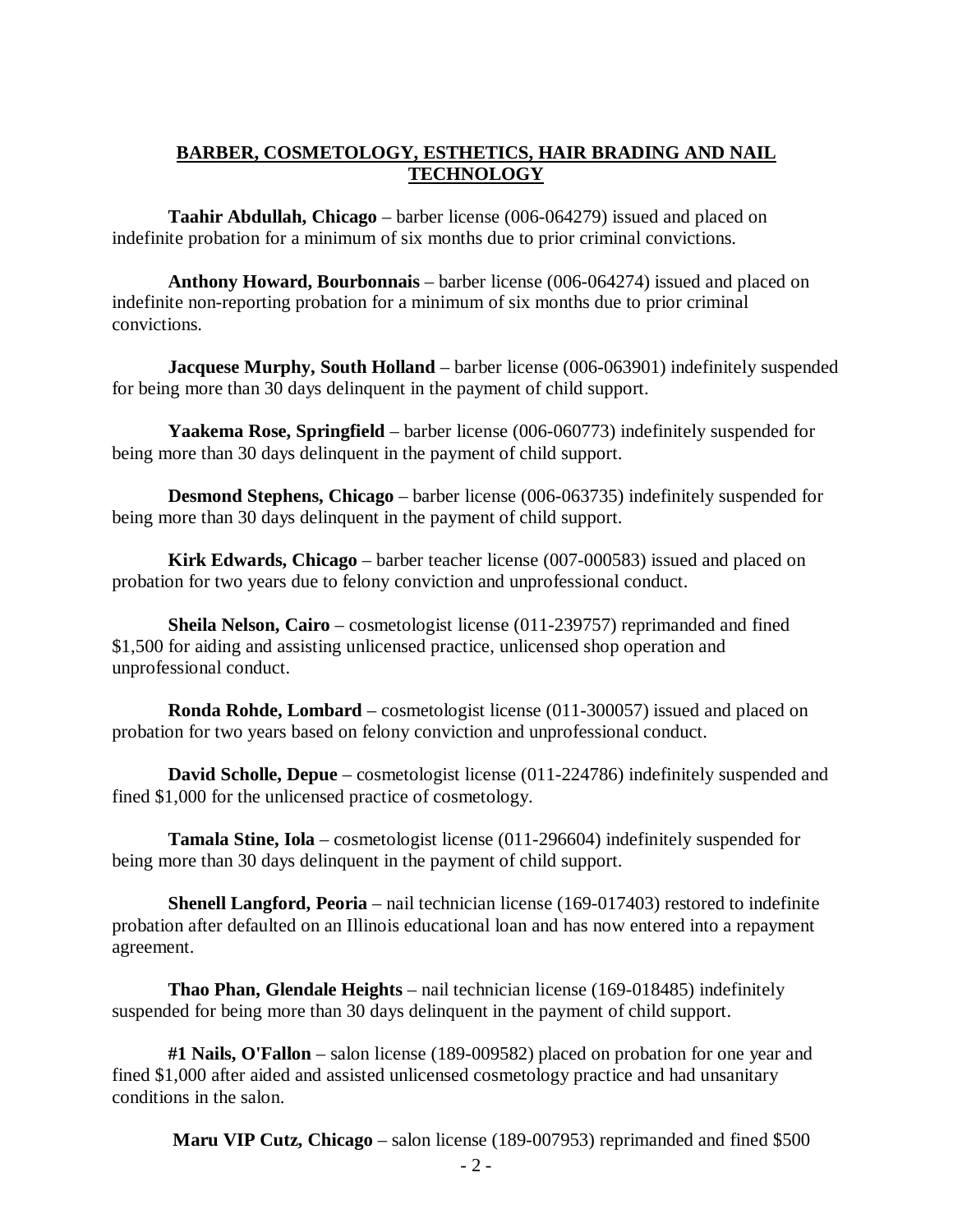after operated on a non-renewed license.

**Mimi Nails, Worth** – salon license (189-014330) placed on probation for two years and fined \$2,500 due to a Violation of the Act (sanitation regulations) and for unprofessional conduct.

**Salon Duo, Chicago** – salon license (189-013515), **Scott Walker, Chicago** – cosmetologist license (011-293311) and **Emilio Rivera, Chicago** – cosmetologist license (011- 226022) reprimanded and salon fined \$4,000 and Walker fined \$3,000 for operating an unlicensed salon and allowing unlicensed persons to provide services.

**Trim Setters Barber Studio, Springfield** – salon license (189-012427) indefinitely suspended for being more than 30 days delinquent in the payment of child support.

**Eduardo Abarca, Chicago** – (unlicensed) ordered to cease and desist the unlicensed practice of hair braiding without a license.

**Scott Haruff, Lincoln** – (unlicensed) ordered to cease and desist unlicensed practice of barbering, cosmetology, esthetics, hair braiding and/or nail technology.

**Erick Howard, Bloomington** – (unlicensed) ordered to cease and desist the unlicensed practice of barbering, cosmetology, esthetics, hair braiding and/or nail technology.

**Carlos Lopez, Chicago** – (unlicensed) ordered to cease and desist unlicensed practice of hair braiding without a license.

**Rafael Orihuela, Chicago** – (unlicensed) ordered to cease and desist the unlicensed practice of barbering, cosmetology, esthetics, hair braiding and/or nail technology.

**Red Carpet Cutz, Rockford** – (unlicensed) ordered to cease and desist operation as an unlicensed salon.

**Juan Rojo, Chicago** – (unlicensed) ordered to cease and desist the unlicensed practice of barbering, cosmetology, esthetics, hair braiding and/or nail technology.

**Sanctuary Nail Spa, Chicago** – (unlicensed) ordered to cease and desist operating as an unlicensed salon.

**Danny Valdovinos, Chicago** – (unlicensed) ordered to cease and desist the unlicensed practice of barbering, cosmetology, esthetics, hair braiding and/or nail technology.

**Vibe Kutz, Chicago** – (unlicensed) ordered to cease and desist operating an unlicensed salon.

# **COLLECTION AGENCY**

**NPAS Affiliate, Inc., Louisville, KY** – collection agency license (017-021690) issued with reprimand due to a sister state discipline.

**NPAS Solutions, Inc., Louisville, KY** – collection agency license (017-021689) issued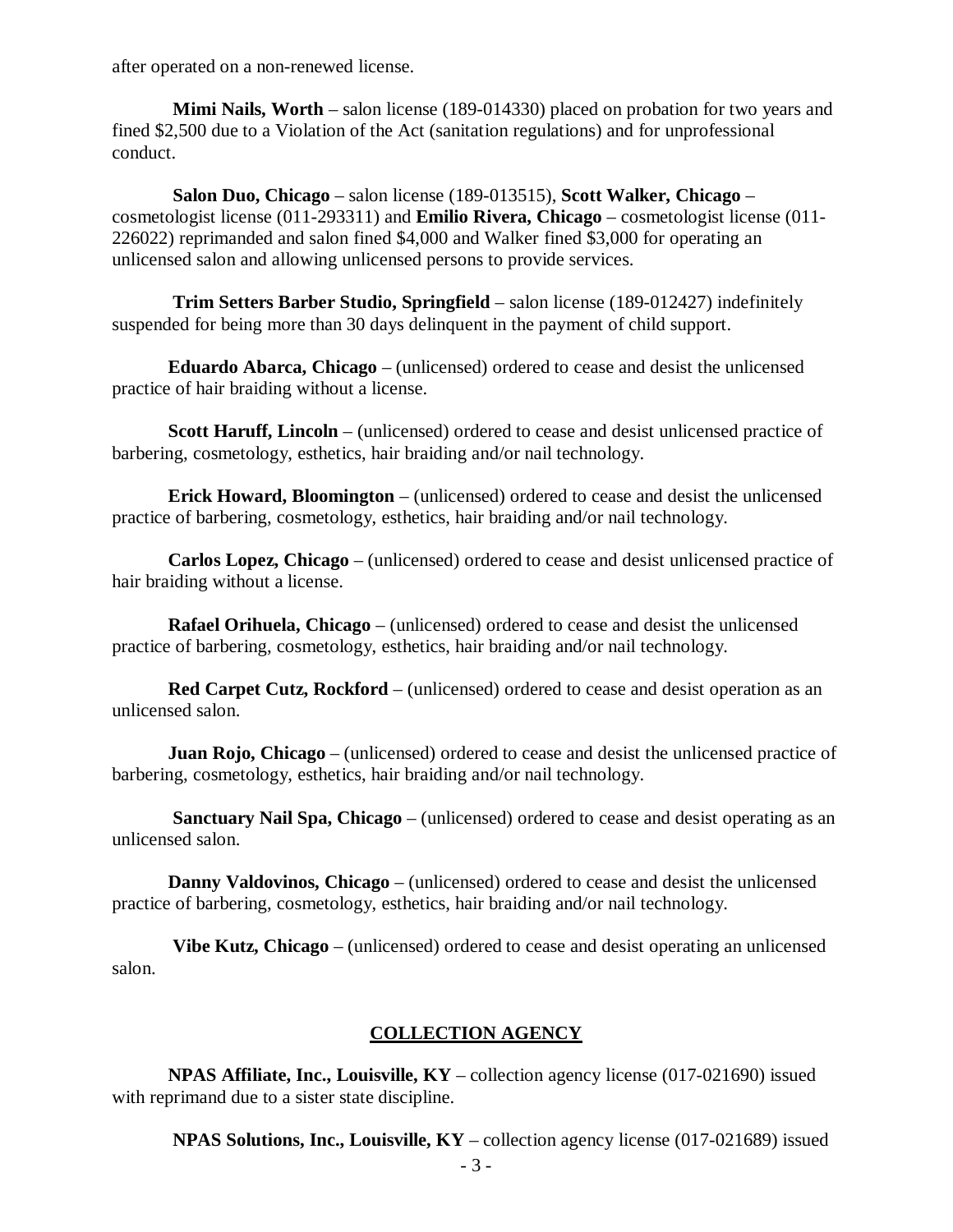with reprimand due to a sister-state discipline.

**NPAS, Inc., Louisville, KY** – collection agency license (017-021687) issued with reprimand due to a sister-state discipline.

**Payment Resolution Services, LLC, Franklin, TN** – collection agency license (017- 021693) issued and placed on probation for one year due to a sister-state discipline.

# **DENTAL**

**Daryl Ashbeck, Chicago** – dental license (019-024635) and dental specialty license (021-001948) restored to indefinite probation for a minimum of five years and effective upon payment of fees and filing of forms.

**Charles Dickson, Chicago** – dental license (019-016975) reprimanded with conditions and fined \$2000.00 for failure to keep proper records or take appropriate X-rays and lacked continuing education records for the 2006-2009 renewal period.

**Mark Kolozenski, Orland Park** – dental license (019-023298) placed on probation for one year and fined \$20,000 and dental sedation permit (137-000351) revoked in connection with a 2002 matter relating to the supervision of a patient undergoing conscious sedation.

**Ronald Mraz, Elmhurst** – dental license (019-014637) placed in refuse to renew status for patient abandonment and receiving fees for work not completed.

# **DESIGN FIRM**

**KAM Engineering, Barrington** – design firm license (184-001208) and Kamleshwar P. Gupta, Barrington – professional engineer license (062-030962) both placed in refuse to renew status for entering into a plea agreement with the United States District Attorney for engaging in mail fraud.

**Parvis Zargarpoor Intermational Inc, Lake Bluff** – professional design firm license (184-005377) reprimanded for unlicensed practice by offering architectural services before receiving professional design firm licensure.

# **DETECTIVE, ALARM, SECURITY, FINGERPRINT VENDOR AND LOCKSMITH**

**Twin City Security, Chicago** – security contractor agency license (122-000887) and **Jerry L. Mojeck, Racine, WI** – security contractor license (119-001024) were indefinitely suspended for a minimum of ten days for failure to account for funds retained from paycheck purportedly for the submission of a PERC application and employing a person in a PERC

**Robert Levi, Springfield** – private alarm contractor license (124-001365) reprimanded and fined \$2,000 for failing to comply with permanent employee registration card requirements for some employees.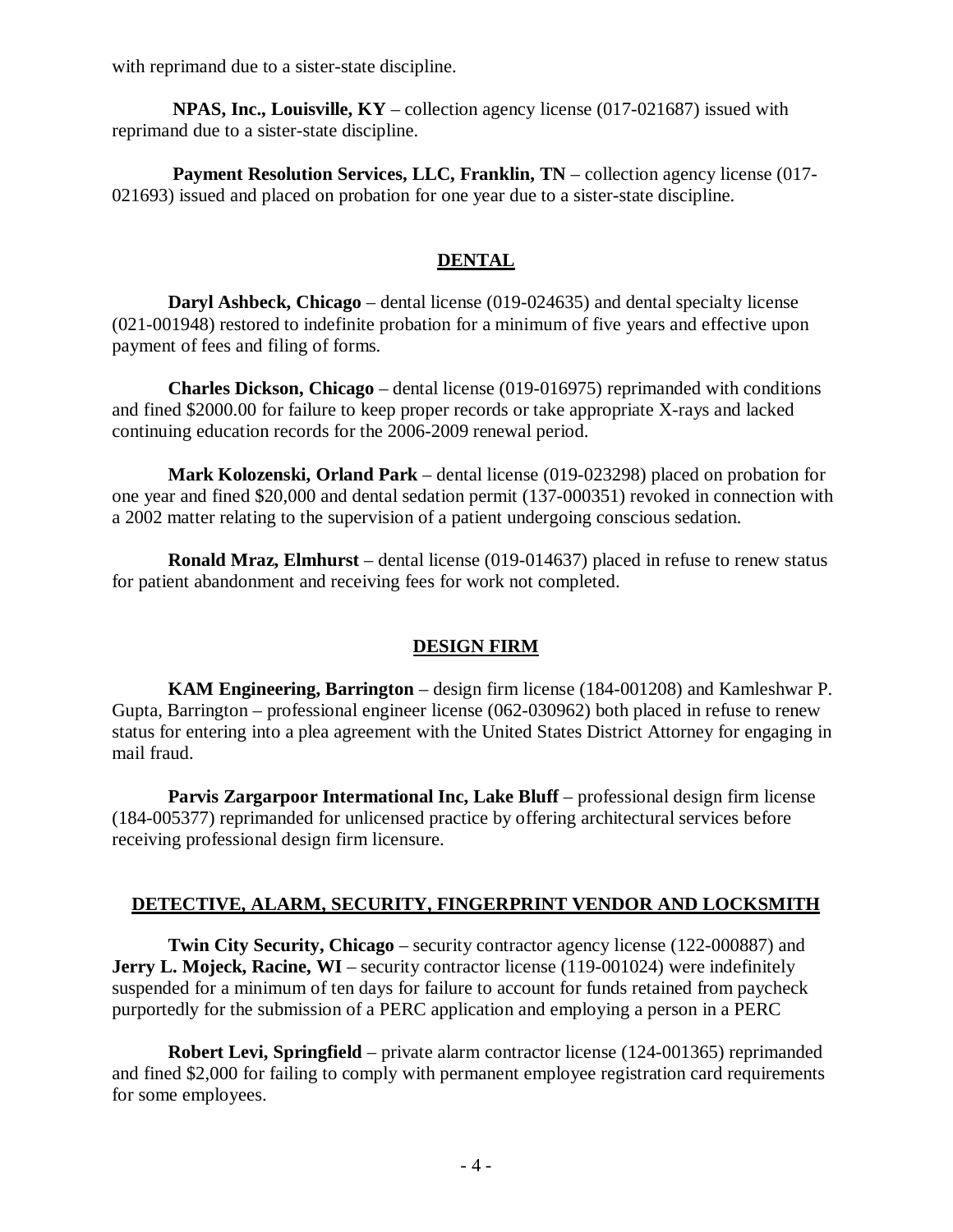The following individuals' permanent employee registration cards were indefinitely suspended for being more than 30 days delinquent in the payment of child support:

| 129-323171  |
|-------------|
| 129-299777  |
| 129-354756  |
| 129-357980  |
| 129-356918  |
| .129-290768 |
| 129-317925  |
| 129-297954  |
| 129-284119  |
| 129-357606  |
| 129-258546  |
| .129-334461 |
| 129-265144  |
|             |

**Terrence Bausley, Bloomington** – permanent employee registration card (129-340343) placed in refuse to renew status for convictions of Aggravated Criminal Sexual Abuse of a Victim 13-16 years of age and for Sex Offender Internet Communication with a victim under the age of 18.

**Adam Brown, Chicago** – permanent employee registration card (129-361641) issued and placed on probation for two years due to criminal convictions.

**Jehermy Dunn, Chicago** – permanent employee registration card (129-361455) issued and placed on probation for one year for failure to disclose criminal conviction.

**Ebonie Geddes, Chicago** – permanent employee registration card (129-330686) automatically and indefinitely suspended following convictions while on probation for aggravated assault and violating an order of protection by domestic violence.

**Keisha Hall, Chicago** – permanent employee registration card (129-361303) issued and placed on probation for one year due to criminal conviction.

**Michael Haymer, Hazel Crest** – permanent employee registration card (129-361310) issued and placed on probation for one year due to criminal conviction.

**Deron Holmes, Chicago** – permanent employee registration card (129-361312) issued and placed on probation for one year due to criminal conviction.

**Tanisha Hunter, Chicago** – permanent employee registration card (129-361208) issued and placed on probation for three years due to criminal conviction.

**Donald Jackson, Chicago** – permanent employee registration card (129-361680) issued and placed on probation for two years ear due to criminal conviction.

**Nicole Jones, Chicago** – permanent employee registration card (129-188199) reprimanded for failure to report arrest and conviction for misdemeanor battery.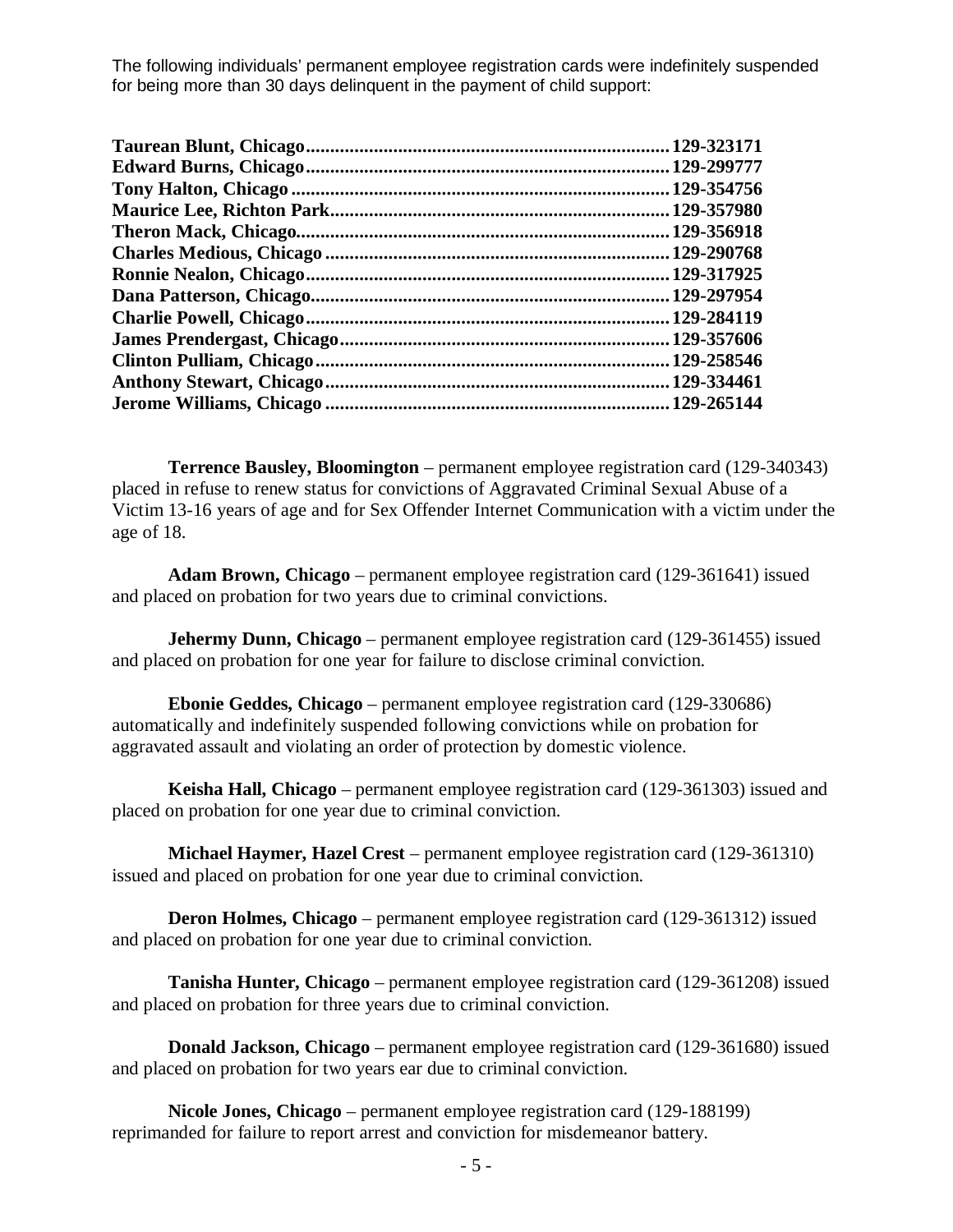**Eric Kuhn, Crystal Lake** – permanent employee registration card (129-361307) issued and placed on probation for one year due to criminal conviction.

**Nicholas Lasher, Rockford** – permanent employee registration card (129-326439) placed in refuse to renew status for failure to return his company identification card and firearm control card at the conclusion of his employment.

**Lance Little, Chicago** – permanent employee registration card (129-265283) placed in refuse to renew status due to conviction of Possession of a Firearm, a Class A Misdemeanor.

**Susanne Payton, Chicago** – permanent employee registration card (129-361452) issued and placed on two year probation due to criminal convictions.

**Nelson Perkins, Country Club Hills** – permanent employee registration card (129- 269466) placed in refuse to renew status due to felony convictions for aggravated unlawful use of a weapon and manufacture/delivery of cannabis and failure to report said arrests and convictions to the Department.

**Eric Skyles, Chicago** – permanent employee registration card (129-214973) revoked for failure to report numerous retail theft related arrests.

**Gregory Snowden, Chicago** – permanent employee registration card (129-361309) issued and placed on probation for one year due to criminal conviction.

**Daryl Starling, Chicago** – permanent employee registration card (129-361311) issued and placed on probation for one year due to criminal conviction.

**Jessica Stone, Chicago** – permanent employee registration card (129-361453) issued and placed on probation for two years due to criminal conviction.

**Lawrence Tribble, Chicago** – permanent employee registration card (129-099685) placed on probation for one year due to criminal convictions.

**Yolanda Tucker, Chicago** – permanent employee registration card (129-361454) issued and placed on probation for one year due to criminal conviction.

**Jeffrey Valentine, Rockford** – permanent employee registration card (129-361305) issued and placed on probation for two years due to criminal conviction.

**Denise Williams, Chicago** – permanent employee registration card (129-361821) issued and placed on probation for one year due to failure to disclose criminal conviction(s).

# **FUNERAL DIRECTORS & EMBALMERS**

**Jarvis Stamps, Chicago** – funeral director license (031-008668) reprimanded and fined \$1,000 after failed to file death certificate and burial permit in accordance with Illinois Vital Records Act.

**Mary Lott, Chicago** – funeral director and embalmer license (034-014636) indefinitely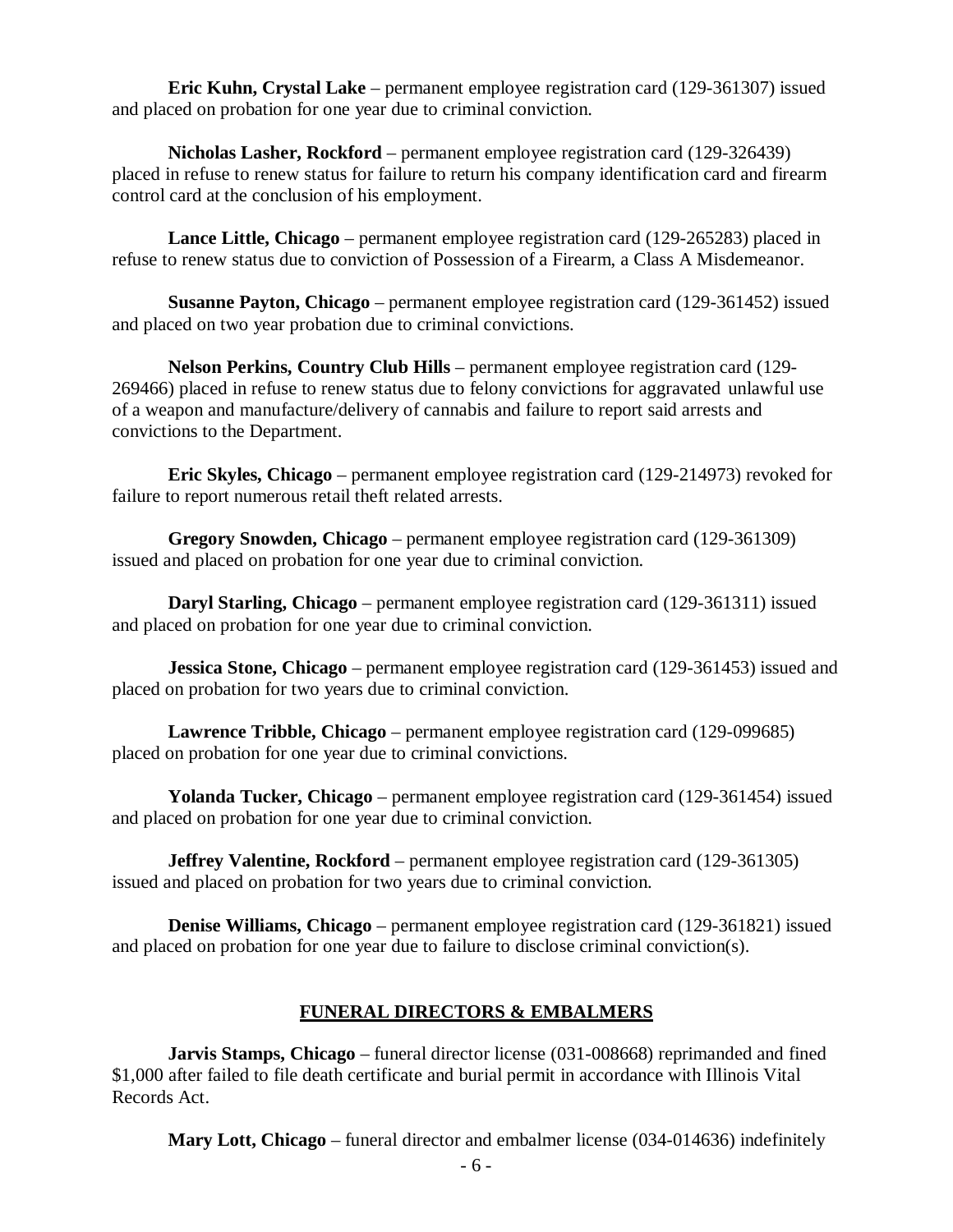suspended for a minimum of 90 days and fined \$1,000 after failed to file death certificate and burial permit in accordance with Illinois Vital Records Act and for unprofessional conduct, and aiding and assisting unlicensed practice of funeral directing.

**Bruce Morrow, Chicago** – funeral director and embalmer license (034-014634) placed on probation for one year after failed to file death certificate in accordance with Illinois Vital Records Act.

#### **HOME INSPECTION**

**Howard Edwards, Lansing** – home inspection license (450-003010) placed in refuse to renew status for failure to provide proof of completion for continuing education hours required for renewal.

### **MASSAGE THERAPY**

**Edward Barrus, Grayslake** – massage therapist license (227-011212) indefinitely suspended for a minimum of six months after plead guilty to criminal misdemeanor drug possession charges and conduct related to drug abuse.

**Kristy Chin, Palatine** – massage therapist license (227-011891) placed on a nonreporting probation for two years and fined \$2,000 for practicing massage therapy prior to being issued a massage therapist license and for a plea of guilty to criminal misdemeanor charge directly related to massage therapy practice.

**Davin Field, Washington** – massage therapist license (227-012449) automatically and indefinitely suspended for failure to pay a fine in violation of terms and conditions of consent order.

**Joshua Winquist, West Chicago** – massage therapist license (227-013350) automatically and indefinitely suspended for a minimum of 12 months for violating the terms and conditions of probation.

**Prudy Calgaro, Belvidere** – (unlicensed) ordered to cease and desist the unlicensed practice and advertisement of massage therapy after the respondent failed to timely answer the Department's Rule to Show Cause.

#### **MEDICAL**

**Stephen Arny, Navarre, FL** – physician and surgeon license (036-105178) placed in refuse to renew status due to a sister-state discipline in the state of Kentucky.

**Kirit Bhatt, Oak Brook** – physician and surgeon license (036-048250) reprimanded and fined \$1,500 for failure to properly document the course of patient treatment for several patients of his practice.

**Timothy Bohan, Houston, TX** – physician and surgeon license (036-071721) placed in refuse to renew status due to a sister-state discipline in the state of Texas.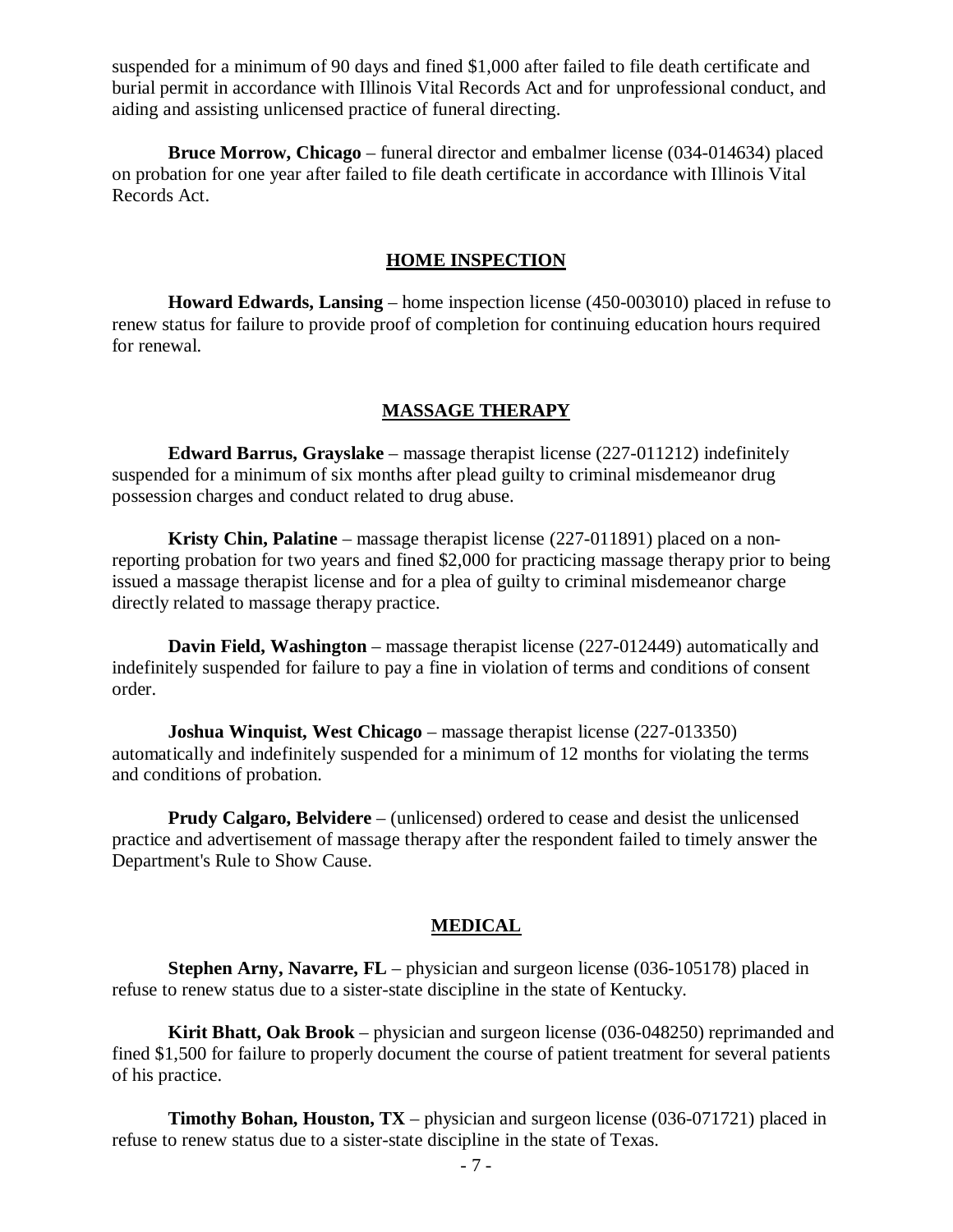**Leticia Chy-Koa, Flossmoor** – physician and surgeon license (036-044881) placed in refuse to renew status due to a sister-state discipline in the state of Indiana.

**Patricia Evans, Darby, MT** – physician and surgeon license (036-050843) placed on indefinite probation due to a prior discipline by the state of Montana.

**Mark Geier, Silver Spring, MD** – physician and surgeon license (036-122151) indefinitely suspended after his medical license was suspended by the Maryland State Board of Physicians, and subsequently suspended in the following states based on that action: Washington, Virginia, Indiana, California, New Jersey, Kentucky and Texas.

**Allison Grauer, Columbus, OH** – physician and surgeon license (036-127474) placed on indefinite probation due to a prior discipline by the state of Ohio.

**Linda Hostalek, Honokaa, HI** – physician and surgeon license (036-113254) fined \$1,000 and previous probation term (11/24/2010) extended 12 months for failure to secure a required Practice Monitor.

**Kishore Jadhav, Chicago** – physician and surgeon license (036-093910) placed in refuse to renew status due to sister-state discipline by the state of Kentucky.

**Kevin Krembs, Munster, IN** – physician and surgeon license (036-114470) placed in refuse to renew status due to sister-state discipline by the state of Indiana.

**Tadeusz Maciejczyk, Milledgeville** – physician and surgeon license (036-038637) and controlled substance license (336-008384) indefinitely suspended for failing to comply with federal laws and regulartions regarding prescribing and dispensing Controlled Substances.

**Wesley McEldoon, Sylmar, CA** – physician and surgeon license (036-087575) placed in refuse to renew status due to sister-state discipline by the state of Maine.

**Frank Page, Olympia Fields** – physician and surgeon license (036-080059) suspended for six months, followed by indefinite probation after he pled guilty to one count misdemeanor theft related to Medicaid program.

**Dale Peterson, Hinsdale** – physician and surgeon license (036-073823) placed in refuse to renew status due to sister-state discipline by the state of Washington.

**Ourania Preventza, Houston, TX** – physician and surgeon license (036-091185) fined \$500 due to a sister-state discipline by the state of Texas.

**Kenneth Primm, Spring Valley** – physician and surgeon license (036-088527) placed on indefinite probation and fined \$500 due to a sister-state discipline in Indiana.

**Generoso Quimbo, Chicago** – physician and surgeon license (036-051763) placed in refuse to renew status due to sister-state discipline by the state of California.

**Gabriel Ramirez, Long Beach, CA** – physician and surgeon license (036-116056) placed in refuse to renew status due to sister-state discipline by the state of Colorado.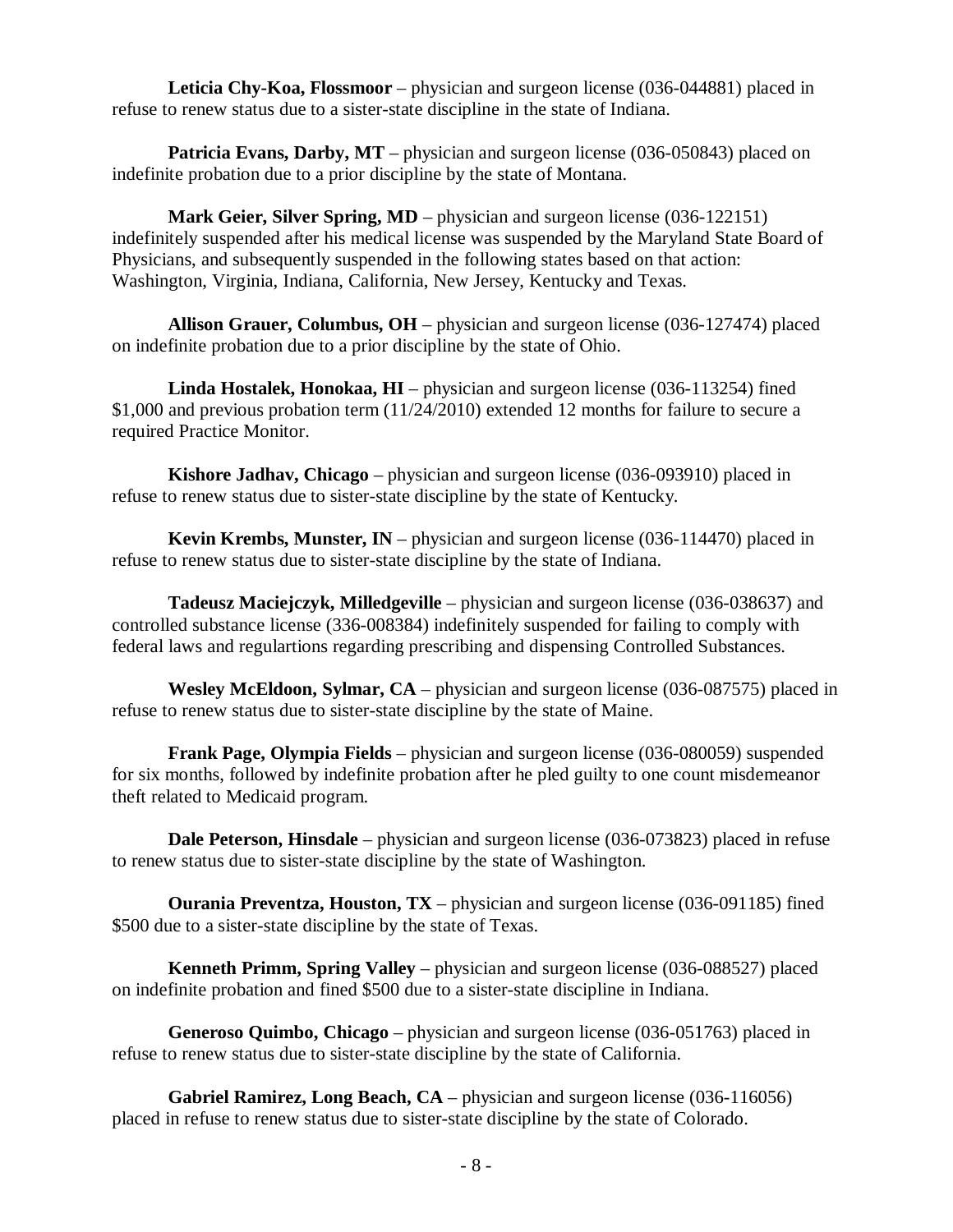**Sybil Reddick, Oak Park** – physician and surgeon license (036-091438) placed in refuse to renew status due to sister-state discipline by the state of Texas.

**Patrick Stodola, Chicago** – physician and surgeon license (036-067547) indefinitely suspended and fined \$1,000 and controlled substance license (336-031728) revoked after his DEA Registration was revoked based on his prescribing of controlled substances to patients.

**Melissa West, St. Louis, MO** – physician and surgeon license (036-121838) and controlled substance license (336-083190) temporarily suspended for the violation of Section 60/22(A)(27) of the Medical Practice Act.

**Jacqueline White, Hazel Crest** – physician and surgeon license (036-087326) and controlled substance license (336049274) both indefinitely suspended for a minimum of six months due to the mental illness that results in the inability for her to practice with reasonable judgement, safety and skill.

**Mahmoud Yassin , Robinson** – physician and surgeon license (036-083286) suspended for 60 days and followed by indefinite probation for a minimum of three years for his failure to disclose prior Department's discipline on his application for DEA Registration.

Keith Alexander, Kenosha, WI – chiropractic license (038012332) issued with reprimand based on a sister-state discipline in the state of Virginia for practicing chiropractic during the time his license was expired.

**Steven Blevins, Peoria** – chiropractic license (038-008076) indefinitely suspended for a minimum of one year for immoral conduct.

**Jennifer Devens, Moline** – chiropractic license (038-011274) indefinitely suspended for being more than 30 days delinquent in the payment of child support.

**Brian Forbes, Granite City** – chiropractic license (038-007852) reprimanded and fined \$500 for failure to transfer copies of medical records to a patient.

**Thomas Oresman, Kent, WA** – physician assistant license (085-app3250226) issued with reprimand based on a sister-state discipline in the state of Louisiana for issuing prescriptions without a license.

**Heart Check America, Inc., Tinley Park** – (unlicensed) ordered to cease and desist unlicensed practice of medicine and assessed a \$5,000 civil penalty.

**Kerry Heitkotter, Schaumburg** – (unlicensed) ordered to cease and desist the unlicensed practice of medicine and cease advertising or using the title of "Certified Advanced Bioset Practitioner" and assessed a \$5,000 civil penalty.

**Victoria Volfson, Northbrook** (unlicensed) ordered to cease and desist the unlicensed practice in performing laser hair removal, a medical procedure, without adequate physician supervision.

# **NAPRAPATHY**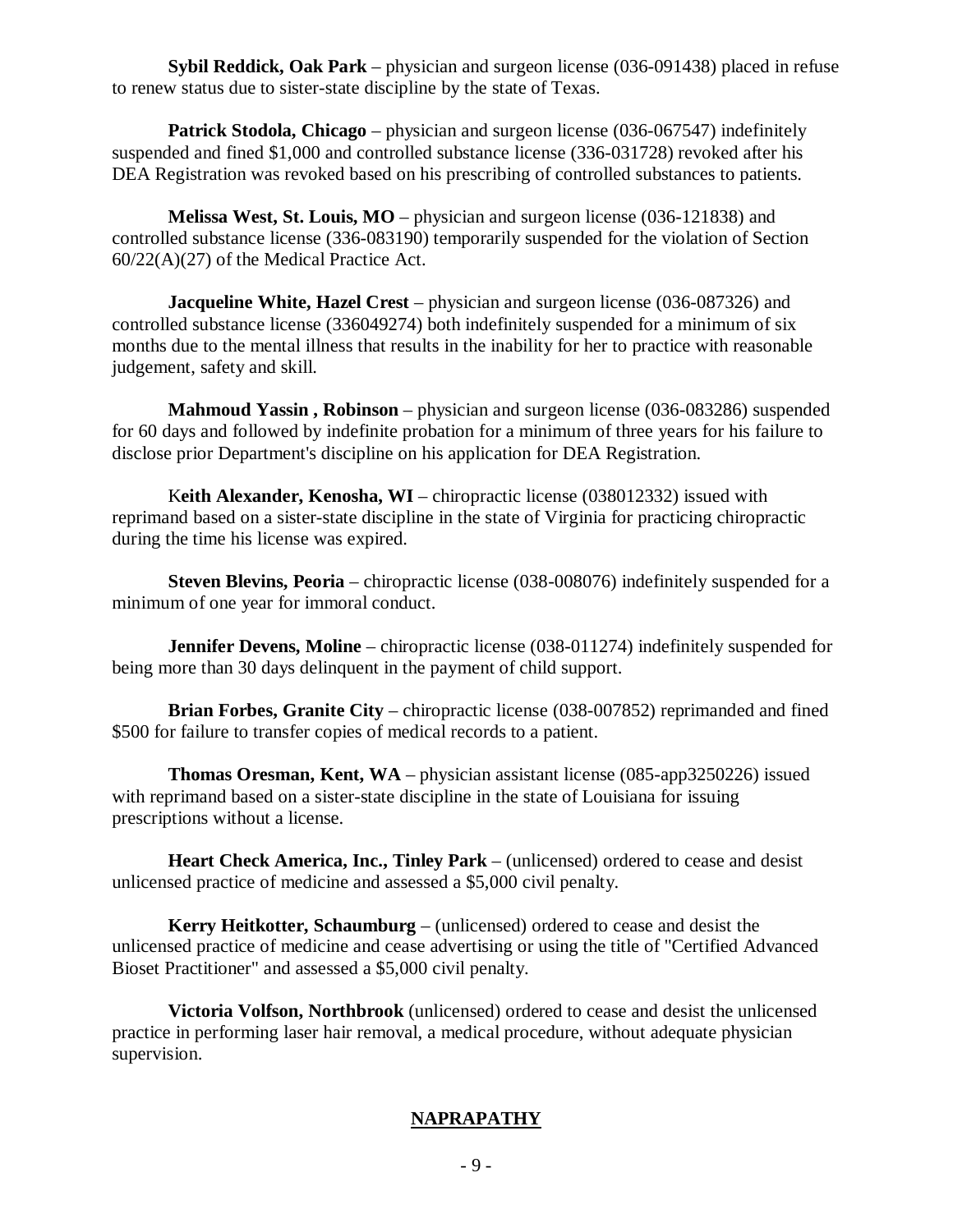**Abidemi Charles, Chicago** – naprapath license (181-app3244343) issued and placed on one year non-reporting probation as a result of a January 2006 felony conviction.

## **NURSING**

**Loida Abragan, Skokie** – registered nurse license (041-130046) reprimanded for failure to uphold professional standards while acting as a nurse supervisor.

**Kristie Adelmann, Plainfield** – registered nurse license (041-328022) indefinitely suspended for a minimum of one year after she tested positive for controlled substances.

**Karyn Allen, Galesburg** – registered nurse license (041-336604) automatically and indefinitely suspended for a minimum of 12 months for violating the terms of her probation.

**Joy Beatty, Surprise, AZ** – registered nurse license (041-120732) issued with reprimand due to a sister-state discipline.

**Roceeh Bitanga, Los Angeles, CA** – registered nurse license (041-328392) indefinitely suspended for a minimum of one year due to a sister-state discipline.

**Robert Cannon, Danville** – registered nurse license (041-232229) automatically and indefinitely suspended for a minimum of 12 months due to a violation of probation.

**Michael Endicott, Benton** – registered nurse license (041-271567) placed in refuse to renew status for being convicted of unlawful possession of a controlled substance, a felony.

**Tiffany Fassler, Dixon** – registered nurse license (041-343265) indefinitely suspended for being charged with committing a felony.

**Megan Hodgen, Brookfield** – registered nurse license (041-350526) automatically and indefinitely suspended for a minimum of 12 months for violating the terms of her probation.

**Damon Impastato, Marion, KY** – registered nurse license (041-331184) indefinitely suspended for a minimum of three months for diversion of controlled substances and falsification of employment application.

**Roger Kadell, Vidalia** – registered nurse license (041-126804) placed in refuse to renew status after being disciplined by the state of Georgia.

**Judith Laskowski, Chandler AZ** – registered nurse license (041-197706) placed in refuse to renew status for a prior discipline of her Arizona registered nurse license.

**Tristan Lemme Brosamer, Lincoln** – registered nurse license (041-347351) placed on indefinite probation with work restrictions for a minimum of three years for diversion of and testing positive for controlled substances.

**Charles Mallory, Rockville, MD** – registered nurse license (041-318599) revoked for a minimum of three years due to a sister-state discipline.

**Eric Miller, Rockford** – registered nurse license (041-369885) restored to indefinite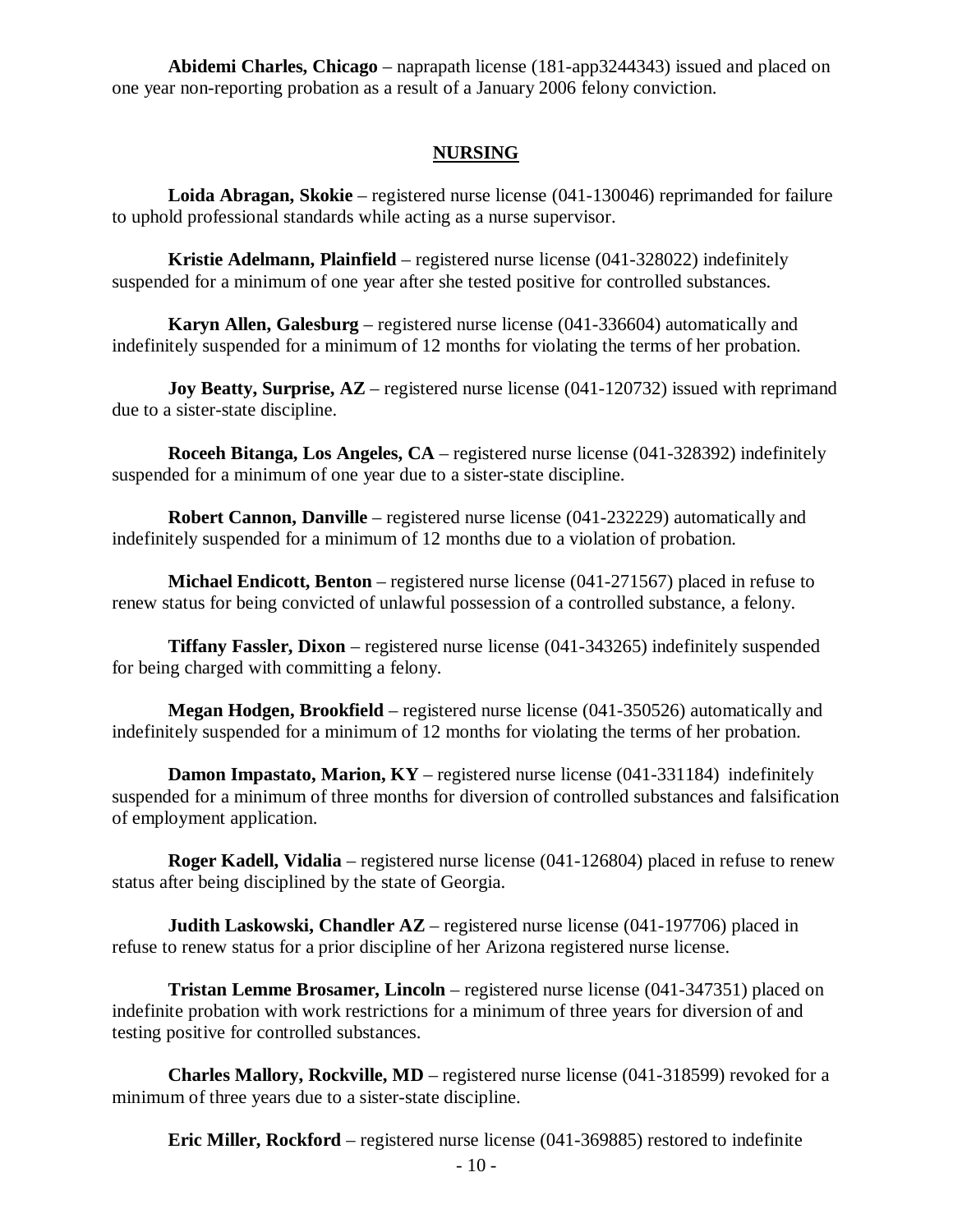probation for a minimum of three years and effective upon payment of fees and filing of forms.

**Arthur Oliveros, Aurora** – registered nurse license (041-302658) suspended for being more than thirty (30) days delinquent in the payment of child support.

**Donna Persinger, Anderson, IN** – registered nurse license (041-287824) reprimanded for unprofessional conduct and for administering a medicine patch to a patient without a physician's order.

**Dusten Roe 11/26/2012 Evanston** – registered nurse license (041-389572) reprimanded for unprofessional conduct.

**Michele Schmidt, Plainfield** – registered nurse license (041-213765) placed on indefinite probation with work restrictions for a minimum of two years and fined \$500 after being convicted by a plea of guilty to DUI.

**Tina Systo, Gridley** – registered nurse license (041-314392) restored to indefinite probation after defaulted on an Illinois educational loan and has now entered into a repayment agreement.

**Mary Ann Walenga, Sunset Valley, TX** – registered nurse license (041-338916) reprimanded for pouring desiccant into an endotracheal tube.

**Charlene West, Elgin** – registered nurse license (041-302868) suspended for thirty days for a medication error.

**Hilleary Wilkins, Fairmont** – registered nurse license (041-348332) restored to indefinite probation for a minimum of three years.

**Keri Willison, Merriville, IN** – registered nurse license (041-338017) automatically and indefinitely suspended for a minimum of 12 months for a violation of probation that required respondent to comply with the conditions and terms of a Consent Order for probation entered into with the state of Arizona.

**Donishia Atlas, Woodridge** – licensed practical nurse license (043-100753) reprimanded due to a misdemeanor conviction for operating a vehicle without valid insurance and obstructing a peace officer by presenting false identification to a peace officer.

**Katie Boncimino, Buffalo Grove** – license practical nurse license (043-104210) automatically and indefinitely suspended for a minimum of 12 months due to a violation of probation.

**Tiffanee Brown, Markham** – licensed practical nurse license (043-app3228251) issued with reprimand due to a sister-state discipline by the Indiana State Board of Nursing.

**Tobbie Cochrane, Bluford** – licensed practical nurse license (043-app3247913) issued and placed on indefinite non-reporting probation for a minimum of two years or until discharged from criminal probation due to felony convictions.

**Tara Horn, Creal Springs** – licensed practical nurse license (043-100741) automatically and indefinitely suspended for a minimum of 12 months due to a violation of probation.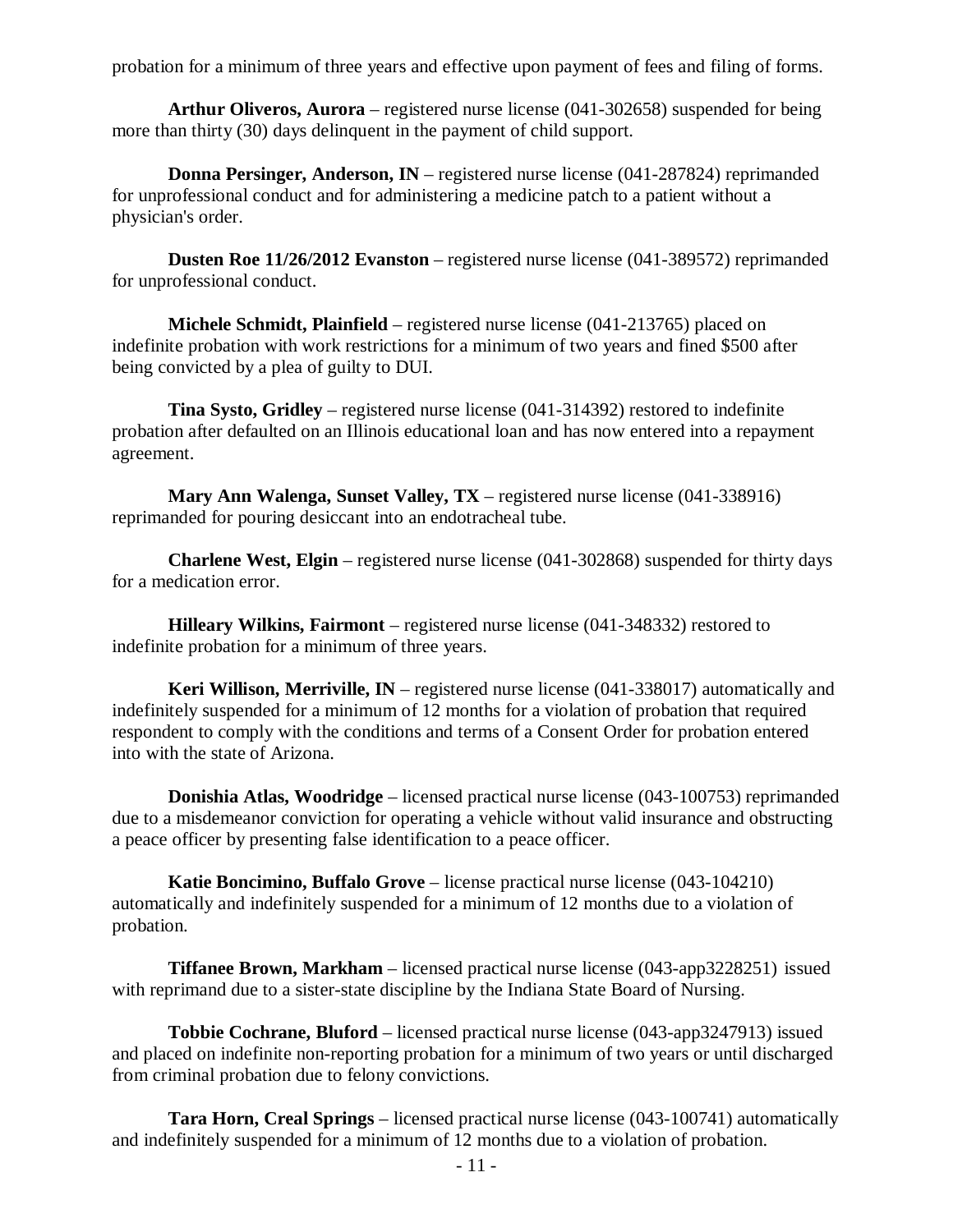**Earl Jackson, Chicago** – licensed practical nurse license (043-051951) indefinitely suspended for a minimum of one year after testing positive for Tramadol and Cocaine.

**Phyllis Leggans, Muddy** – licensed practical nurse license (043-071333) indefinitely suspended for a minimum of one year after plead guilty to criminal misdemeanor drug possession charge and failure to report adverse final action to the Department.

**Catherine Lewis, Peoria** – licensed practical nurse license (043-067271) reprimanded for failure to report termination for failure to follow facility policies regarding physician notification.

**Julia Lyons, Waverly** – licensed practical nurse license (043-081539) automatically and indefinitely suspended for a minimum of 12 months due to a violation of probation.

**John Martineau, Liberty** – licensed practical nurse license (043-077731) revoked due to a criminal conviction.

**Kelly Miranda, Carlyle** – licensed practical nurse license (043-065645) restored to nonreporting probation for two years and effective upon payment of fees and filing of forms.

**Lynne Mogel, Bloomington** – licensed practical nurse license (043-086728) reprimanded based on her failure to maintain an operational motion sensor light in a patient's

**Tamara Newbury, Steger** – licensed practical nurse license (043-071508) restored to indefinite probation with work restrictions for a minimum of three years and effective upon payment of fees, filing of forms and completion of continuing education.

**Bruce Scott, Quincy** – licensed practical nurse license (043-071535) indefinitely suspended for a minimum of one year for a violation of probation based on failure to submit toxicology screens and quarterly reports.

**Lucille Smallhorn, Charleston** – licensed practical nurse license (043-app3261189) issued with reprimand for a 2009 theft of property offense.

**Russell Smith, O'Fallon** – licensed practical nurse license (043-089324) reprimanded for failure to follow the policy and procedure regarding securing a medication cart.

**Mark Smith, Marion** – licensed practical nurse license (043-105969) indefinitely suspended for being more than 30 days delinquent in the payment of child support.

**Elizabeth Stubbs, Peoria** – licensed practical nurse license (043-088937) automatically and indefinitely suspended for a minimum of 12 months for violations of a Care, Counseling and Treatment Agreement.

**Marcus Watts, Indianpolis, IN** – licensed practical nurse license (043-104821) indefinitely suspended for being more than 30 days delinquent in the payment of child support.

# **NURSING HOME ADMINISTRATOR**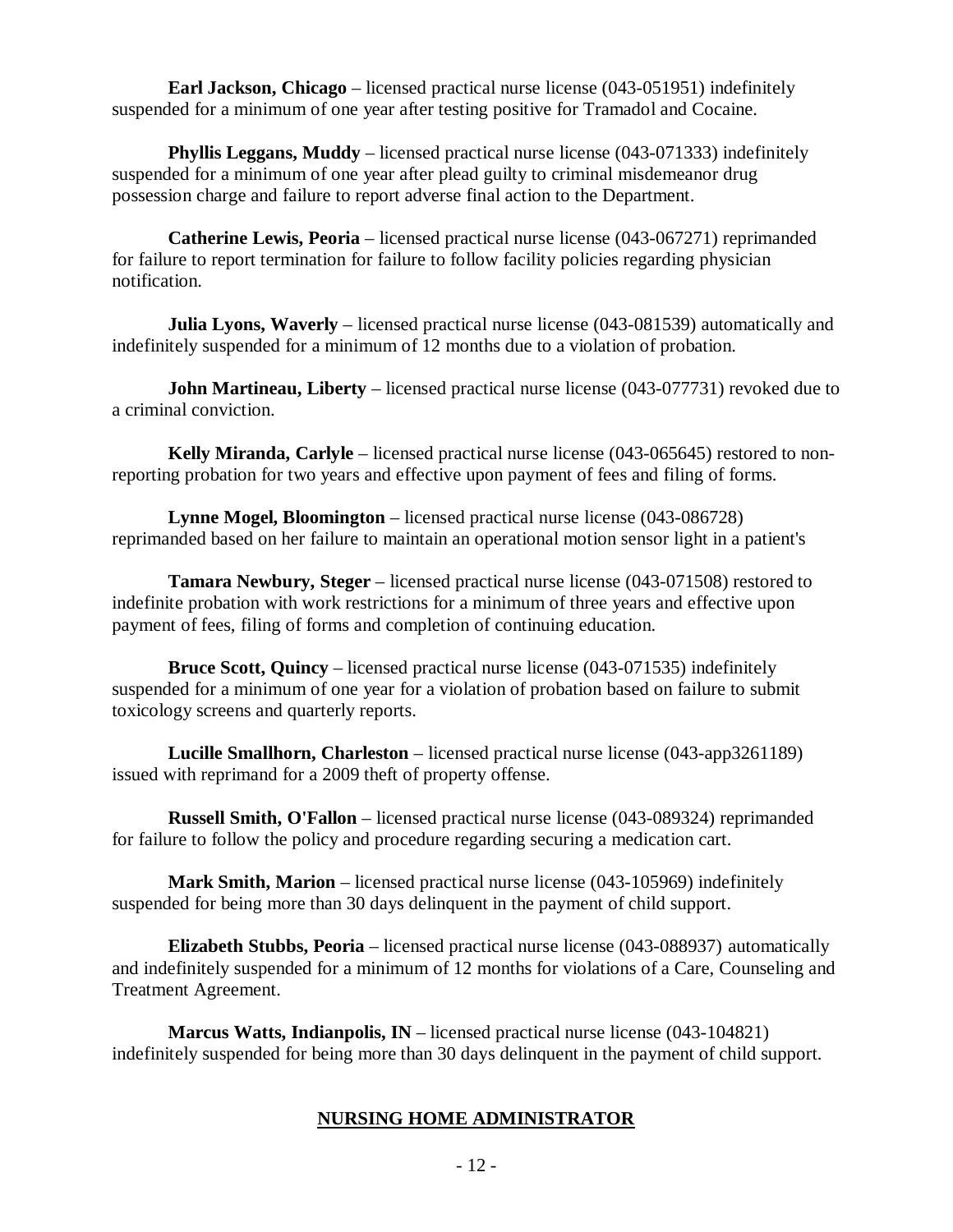**Adrienne Erickson, Princeton** – nursing home administrator license (044-004324) suspended for 90 days, followed by indefinite probation for a minimum of two years effective upon payment of fees, filing of forms and completion of continuing education.

**Judy Scott, Geneseo** – nursing home administrator license (045-003689) issued and placed on indefinite probation for a minimum of two years after she disclosed a disciplinary history under her registered nurse license.

# **PHARMACY**

**Harish Bhatt, Burr Ridge** – pharmacist license (051-031522) reprimanded after he failed to disclose prior disciplines on five applications relative to the licensure of pharmacies for which he served as a corporate shareholder and/or operator.

**Bruce Greenwald, Lake Geneva, WI** – pharmacist license (051-034603) previously entered into with Department extended an additional year with terms and conditions to remain in full force and he must also take and pass the Multistate Pharmacy Jurisprudence Examination within one year after he engaged in conduct including but not limited to working as a pharmacist-in-charge and as the sole pharmacist at a pharmacy when he was restricted from serving as a pharmacist-in-charge pursuant to said previous consent order.

**Jacqueline Johnson-Onesto, Carmen** – pharmacist license (051-296388) issued with reprimand due to a 2004 discipline of her Iowa Pharmacist License.

**David Lustig, Effingham** – pharmacist license (051-025801) revoked after he selfreported that he plead guilty to two felony counts of Distribution of a Controlled Substance.

**Marcus Smith, Chicago** – pharmacist license (051-036377) revoked after he repeatedly dispensed prescription medication, including controlled substances, in the names of two patients over a period spanning approximately one year to 18 months, ending on or about October of 2011, without receiving a written or oral prescription in violation of law.

**Kevin Trackwell, Maryville** – pharmacist license (051-293998) reprimanded after his Missouri license to practice as a pharmacist was disciplined by the State of Missouri Board of Pharmacy and he failed to notify the Department of said discipline within 60 days.

**Anthony Vo, San Antonio, TX** – pharmacist license (051-296397) issued with reprimand and fined \$500 after he was disciplined by the Texas State Board of Pharmacy on or about November 10, 2009 and also answered in the negative to a question on a portion of his application for licensure when asked if his pharmacist license in another jurisdiction had ever been subject to disciplinary action.

**Belmont Pharmacy Inc., Chicago** – pharmacy license (054-014878) revoked and **Michael Markiewicz, Chicago** – pharmacist license (051-288159) indefinitely suspended for a minimum of one year and both fined \$20,000 owed jointly and severally after information came to the Department's attention alleging that the pharmacy, by and through Michael Markiewicz, sold counterfeit drugs to customers of the pharmacy without valid written or oral prescriptions.

**Franck's Compounding Pharmacy, Ocala, FL** – pharmacy license (054-014935) indefinitely suspended for dispensing compounded products into the state of Illinois which have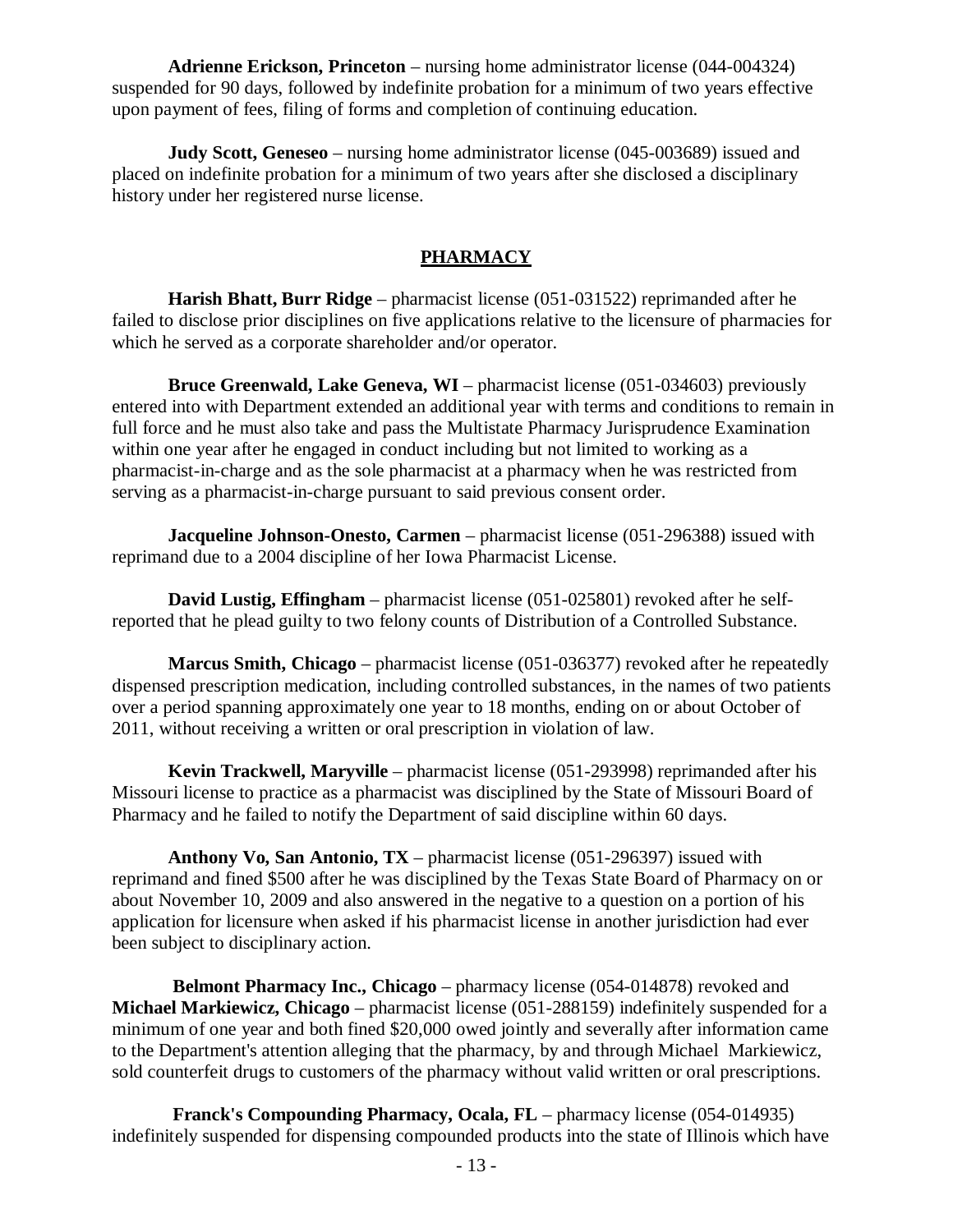been recalled after patients who were administered the drugs in Illinois and in other states were diagnosed with fungal eye infections.

**Madison Pine Pharmacy, Chicago** – pharmacy license (054-014342) and **Tilak Raj Marwaha, Orland Park** – pharmacist license (051-032553) both placed on probation for one year and fined \$5,000 after the pharmacy, where Mr. Marwaha holds a corporate ownership interest and serves as the pharmacist-in-charge, failed to use good faith in filling and refilling two prescriptions written by a physician and filled a prescription for a non-controlled substance with a controlled substance. Furthermore, two Department inspections revealed multiple violations of the Illinois Pharmacy Practice Act including unlabeled medications and expired medications among the active stock of medication and pharmacy technicians working without name badges.

## **PHYSICAL THERAPY**

**Michael Gosnell, Mattoon** – physical therapist license (070-018869) reprimanded and fined \$1,000 for improper billing.

**David Reavy, Chicago** – physical therapist license (070-011211) fined \$500 for advertising violation related to use of patient/client testimonials prohibited under Physical Therapy Practice Act and its Administrative Rules.

## **PROFESSIONAL COUNSELORS**

**William Johnson, Centralia** – licensed clinical professional counselor license (180- 001876) placed on indefinite probation for a minimum of one year and fined \$1,000 for inappropriate comments during group session.

### **REAL ESTATE**

**Alfredo Munoz, Oak Park** – real estate managing broker license (471-012999) placed in refuse to renew status for being more than 30 days delinquent in the payment of child support.

**Benjamin Perkins, Riverside** – real estate managing broker license (471-015688) placed on probation for 18 months and fined \$300 for allegations he failed to maintain proper signage, failed to maintain adequate records, and failed to produce documents requested by the Department.

**William Cellini, Springfield** – real estate broker license (475-052371) revoked after respondent was convicted of one count of extortion and one count of conspiracy to commit extortion in Federal Court.

**Todd Gilson, Elburn** – real estate broker license (475-137286) indefinitely suspended for being more than 30 days delinquent in the payment of child support.

**William Givens, Chicago** – real estate broker license (475-093984) indefinitely suspended and fined \$5,000 for failing to comply with the department's request to inspect his business and escrow records.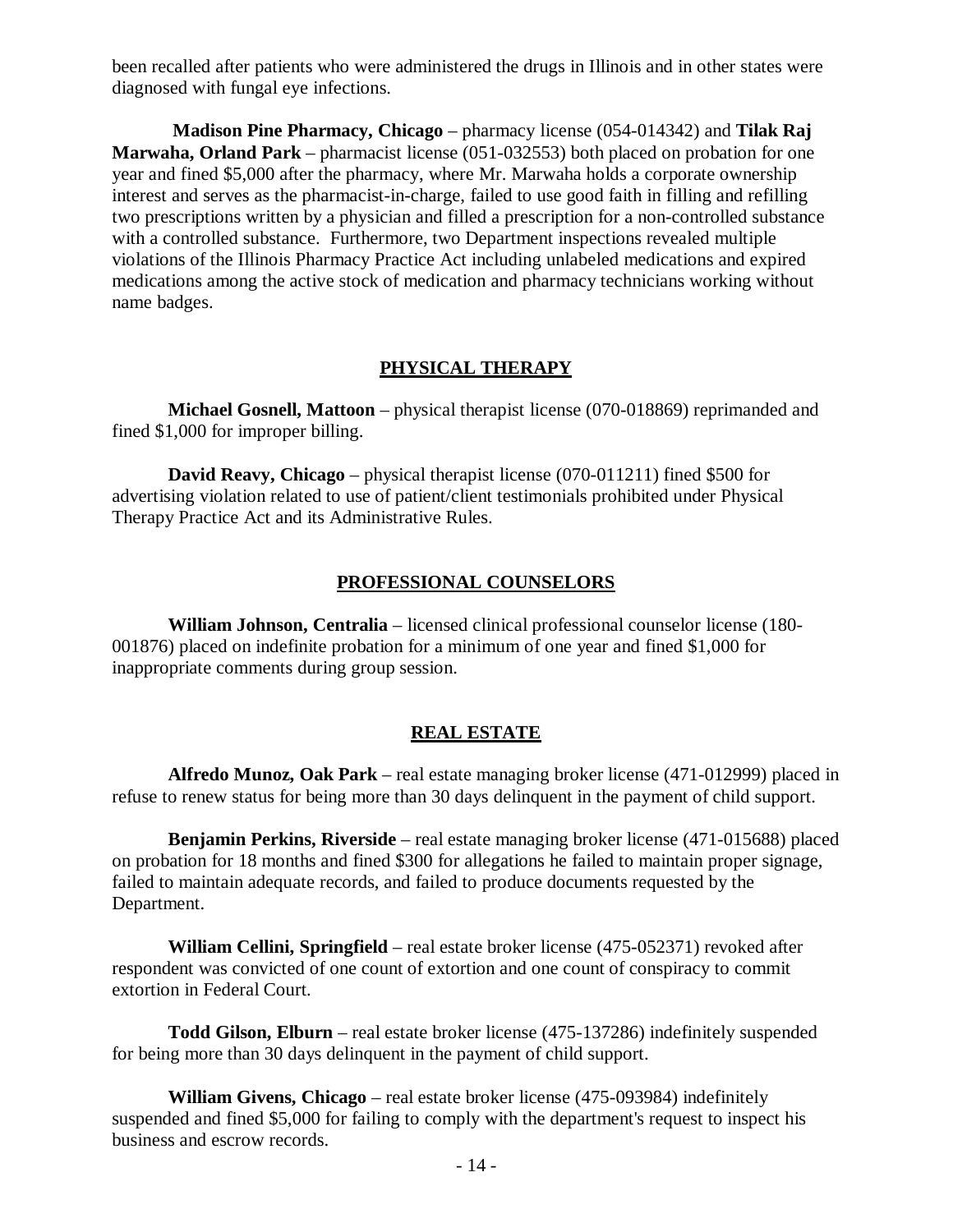**Steve Holland, Batavia** – real estate broker license (475-114960) placed in refuse to renew status for his failure to perform on a guaranteed sales plan and engaging in dishonorable, unethical, or unprofessional conduct of a character likely to deceive, defraud, or harm the public.

**Louis Javell, Chicago** – real estate broker license (475-111082) revoked and fined \$2,000 for conviction in Federal Court of two counts of wire fraud.

**David Mandel, Berwyn** – real estate broker license (475-097488) restored to a one year probation effective retroactive to October 11, 2011, however the terms and conditions must still be satisfied.

**William Preis, Godfrey** – real estate broker license (475-077140) placed in refuse to renew status for his failure to provide proof of completion of continuing education hours required for renewal.

**Taurence Ratcliff, Chicago** – real estate broker license (475-119771) indefinitely suspended for a minimum of one year and fined \$5,000 for engaging in dishonorable, unethical or unprofessional conduct by failing to return a security deposit to a customer.

**Jerrold Ruskin, Chicago** – real estate broker license (475-047101) placed in refuse to renew for his failure to complete the continuing education credits required for renewal of his license.

**Jay Strauss, Chicago** – real estate broker license (475-052785) revoked for his 2011 conviction for wire fraud.

**Gail Faulkner, Chicago** – real estate salesperson license (476-402443) placed in refuse to renew status for her acceptance of compensation from someone other than her sponsoring broker, failure to return earnest money, and acting as a dual agent without authorization.

**Recreation Concepts International, Rockford** – (unlicensed) ordered to cease and desist the unlicensed practice of time share sales.

# **ROOFING CONTRACTORS**

**Aaron Scurlock, Lockport** – roofing contractor license (104-012144) revoked and the acceptance of his Roofing Qualifying Party registration (105-000042) revoked due to multiple felony convictions.

# **SPEECH LANGUAGE PATHOLOGY/AUDIOLOGY**

**Leslie Schumaker, Grayslake** – (unlicensed) ordered to cease and desist offering to practice or practicing speech language pathology and/or audiology and assessed a \$3,500 civil penalty.

**Sally Tannenbaum, Chicago** – (unlicensed) ordered to cease and desist the unlicensed practice of speech - language- pathology and/or audiology and assessed a \$9,500 civil penalty.